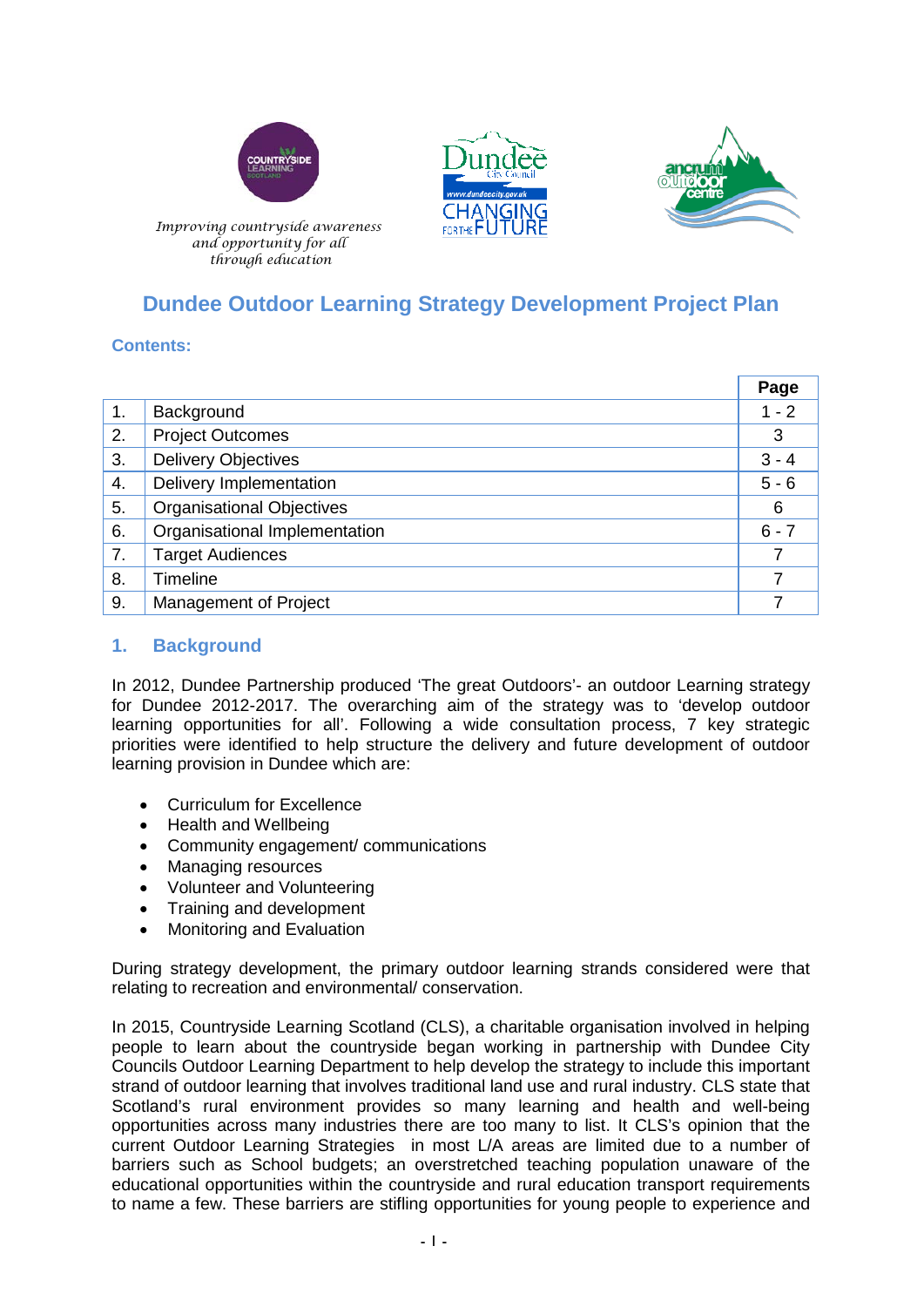access the outdoors and the social, environmental, skill development and health and wellbeing benefits this form of education brings as well as training and career opportunities across the social spectrum.

In order to provide a realistic solution to give Scotland's young people a better quality and more diverse outdoor learning experience CLS have set up a local authority OLS development pilot project in partnership with Ancrum outdoor centre and Dundee City Council to restructure their outdoor learning strategy.

# **CLS Vision**

To support Dundee City in leading Scotland's Local Authorities in the Development of their O.L. Strategies to provide wider ranging and more diverse outdoor learning opportunities across all rural industries and activities. Ensuring a direct link to

- 1. The curriculum for excellence
- 2. Rural Qualifications and careers
- 3. Progressive, age related, opportunity for rural activity and hands on learning for people from all backgrounds and abilities across Dundee and its surrounding area.

CLS **aims** are to:

- **IMPROVE the national awareness of and engagement with the countryside and the** opportunities it provides
- **IMPROVE 2009 THEODE**'s quality of life through increasing their access to and responsible use of the countryside
- **IMPROVE AWARENESS and access to rural skill development, careers, qualifications and** training
- Give people the information and practical experiences they need to make positive choices in order to improve their lives in ways that directly relate to the countryside.
- Offer opportunities to learn more about the countryside for everyone, including people who already have access to the countryside, and to those who do not.

### **Dundee Partnership Vision:**

To inspire people of Dundee to be more connected to the great outdoors and promote Outdoor Learning opportunities for all.

#### Mission

- To raise awareness of clubs, groups, providers and organisations delivering outdoor learning in and around Dundee.
- To encourage people to visit our wonderful open green spaces and natural environments.
- To provide educational materials and resources to support learning in the outdoors.
- To highlight local and national opportunities for training, qualifications, volunteering and job vacancies across the outdoor learning sectors.
- To promote a wide range of outdoor events and activities.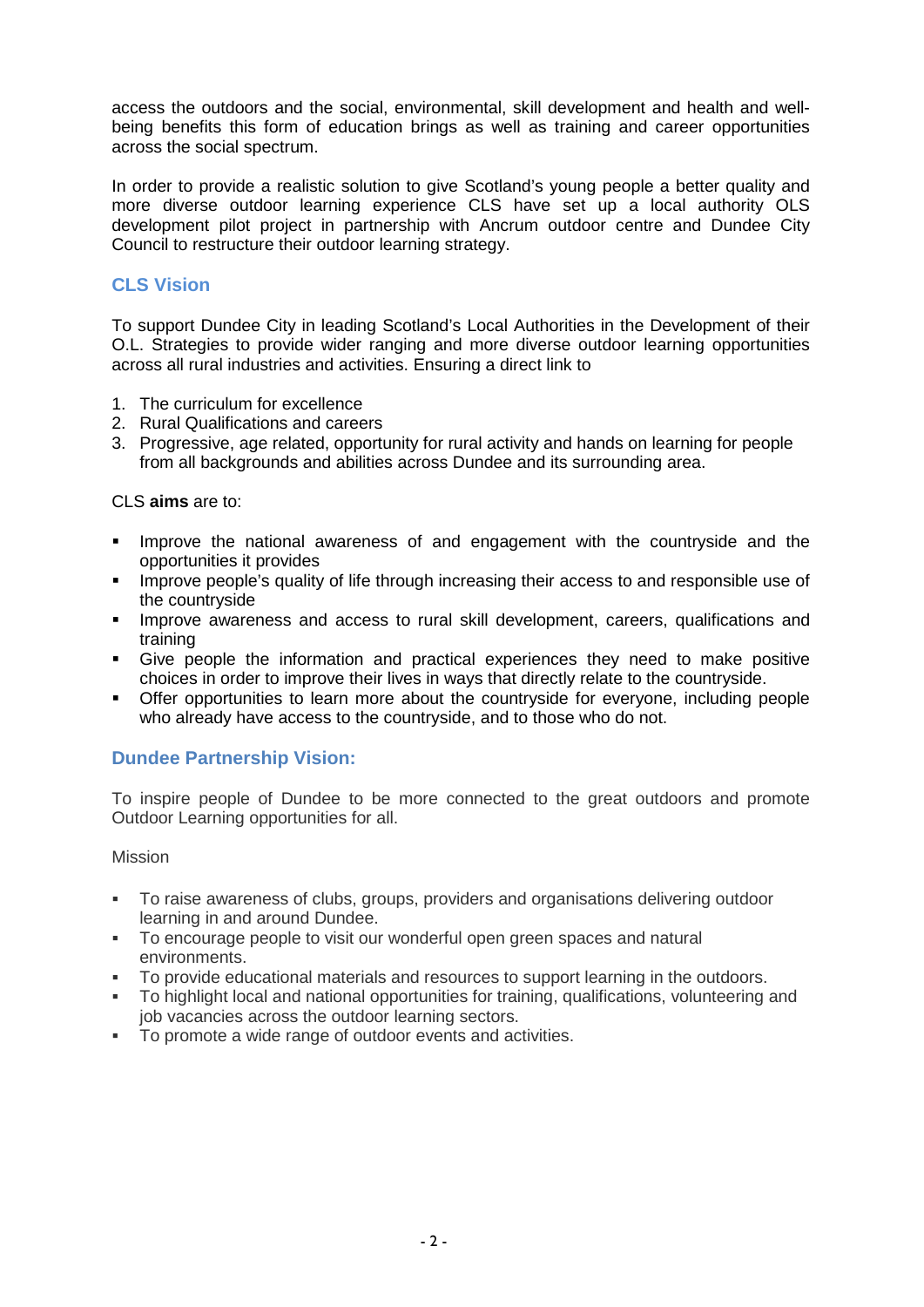# **2. Project Outcomes**

The current revised outdoor learning strategy action plan will include the following:

- Dundee's young people from all backgrounds and abilities will have the opportunity to improve their skills, health, wellbeing and self-esteem through the provision of access to outdoor education, training and careers across all areas of rural life whether recreational, environmental or traditional land use.
- Dundee's teachers, youth and community leaders will have the knowledge and confidence to organise and deliver quality, balanced outdoor learning experiences for the young people in their care.
- To sustain and protect Scotland's wild places through developing a better understanding, awareness and knowledge amongst Scotland's urban and rural population alike of the social, environmental and economic balance of our diverse rural land use.
- To provide Scotland's people with the opportunity of a more diverse and balanced outdoor educational, training and career experience through providing access to countryside learning across all areas of rural life including recreation, traditional land use and the environment.

### **Single outcome Agreement 2013-2017 - Dundee Outcomes**

The outdoor learning partnership project will contribute to Dundee Outcomes 1-4 which are highlighted below:

#### **Dundee Outcome 1**

Dundee will be an internationally recognised city at the heart of a vibrant region with more and better employment opportunities for our people.

#### **Dundee Outcome 2**

Our people will be better educated and skilled within a city renowned for learning and culture.

### **Dundee Outcome 3**

Our children will be safe, healthy, achieving, nurtured, active, respected responsible and included.

#### **Dundee Outcome 4**

People in Dundee will have improved physical health and mental well-being and will experience fewer health inequalities.

### **3. Delivery Objectives**

Providers \* – charities, organisations, clubs, businesses, local government dept.'s etc. who provide outdoor learning facilities, training and careers opportunities and or learning resources.

Users \*\* – Teachers, social workers, youth workers and leaders, and the people in their care benefiting from participating in rural learning, training and career development ,public at large.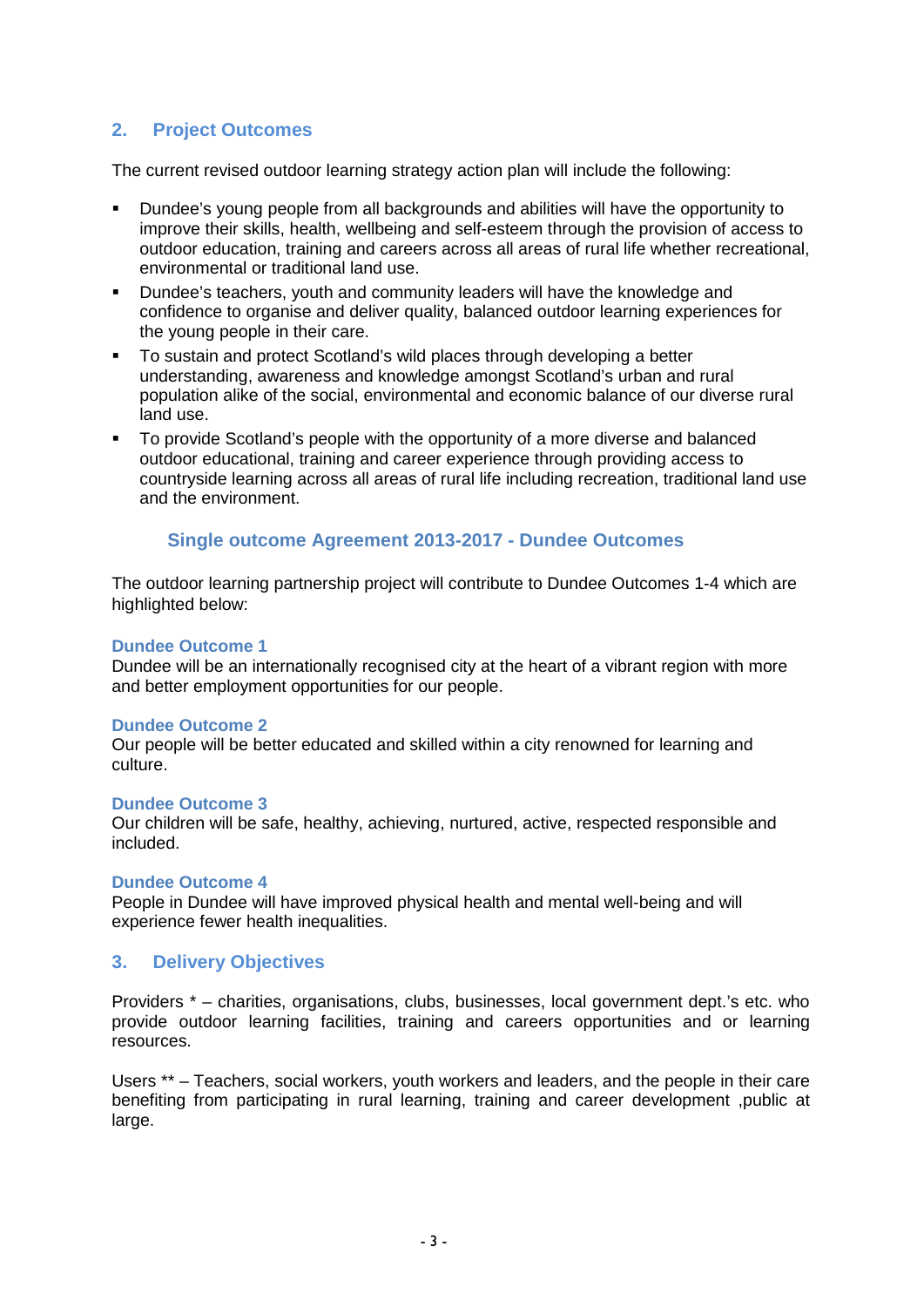### **Website- [www.dundeeoutdoors.com](http://www.dundeeoutdoors.com/)**

- Develop Dundee Outdoors website as a one stop shop to include a more diverse range of learning opportunities across all three strands of outdoor learning including recreation, rural industry and environmental/conservation.
- **IMPROVE Dundee teacher's youth and community leader's awareness of and access to** outdoor education opportunities across all three outdoor learning strands.
- Provide Dundee teachers youth and community leaders and other practitioners with a practical user friendly system to access and deliver outdoor learning opportunities.
- **Establish stronger links between groups, clubs and organisations and create synergies** to enhance and nurture quality outdoor learning experiences.
- Develop a collaborative approach to ensure best use of limited resources and sustainable provision for all.
- Raise awareness of Dundee's unique outdoor environment as a place to learn
- Create opportunities and overcome barriers for people to participate in positive outdoor learning activities within and out with Dundee.

#### Providers \*

- **Increase the number and quality of outdoor learning providers within Dundee and its** surrounding area
- Ensure Users \*\* have ease of access to and communication with Providers

Teacher and community leader training

- **IMPROVE teacher's youth and community leader's knowledge, awareness of and access** to rural education opportunities and their benefits in relation to the curriculum for excellence.
- Develop a willingness and confidence amongst teachers, youth and community leaders to actively participate in the organisation of hands on rural learning experiences for the young people in their care.

### **PR/Marketing**

Internal - User groups

- Raise the profile of the benefits of outdoor learning to teacher's youth and community leaders.
- Sustain the profile of outdoor learning and its benefits within schools and youth groups.
- **IMPROVE AWARENESS AMONGST TEACHERS, youth and community leaders, young people and** Dundee's population of the diversity of outdoor learning opportunities within the City; in the surrounding area; nationally and internationally.

#### External – national

- Increase national awareness of the benefits of participation in outdoor learning socially educationally, economically and environmentally
- **Promote the Dundee pilot as a flexible method of delivering those benefits.**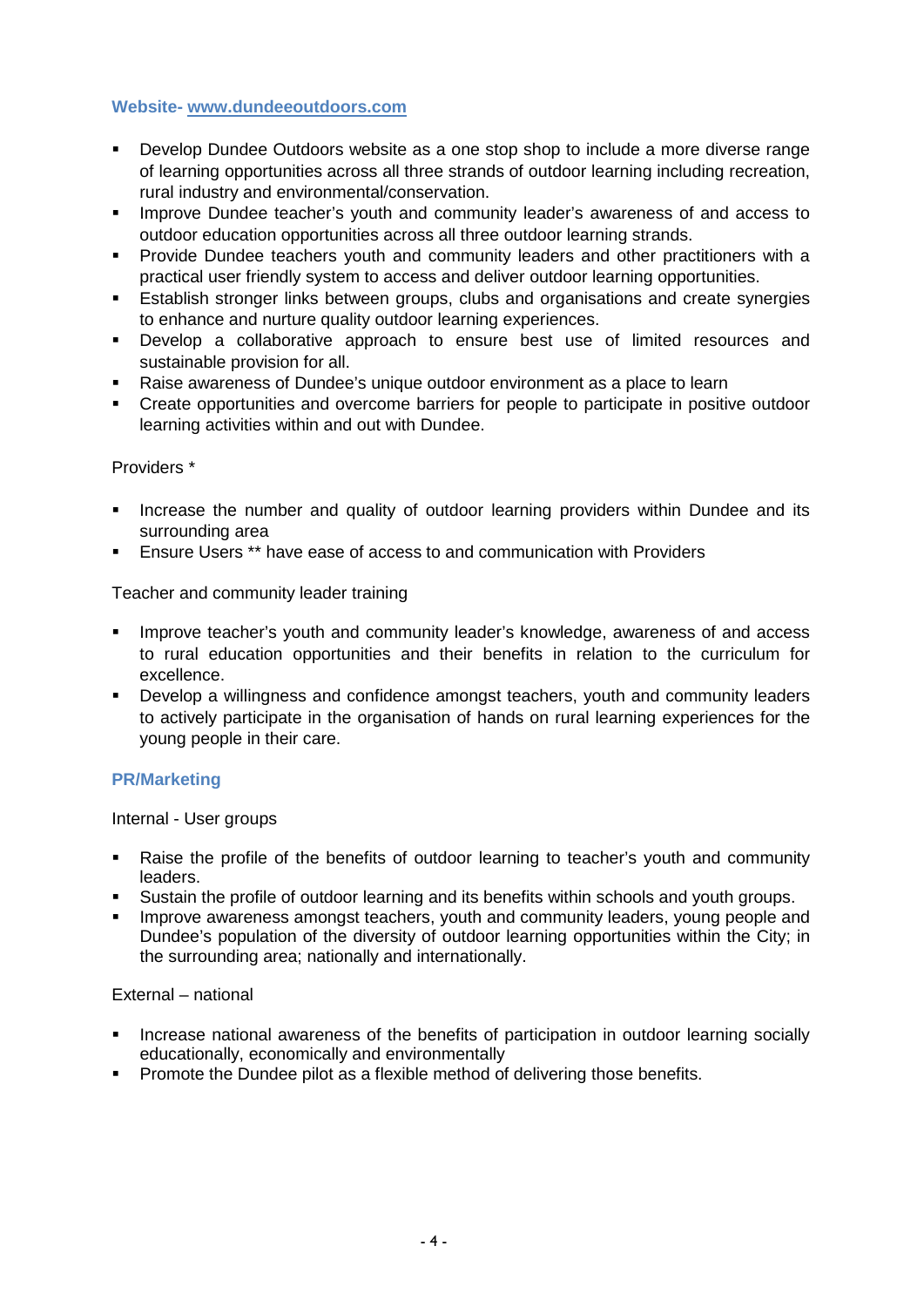### **Qualifications and Careers**

- **Increase awareness of the qualification and career options within the rural sector for** people from all backgrounds and abilities through CLS's 'Pathways to work' project.
- Ensure careers staff have access to practical and user friendly information on outdoor pathways to work including training, qualifications, volunteering opportunities and jobs.

# **4. Delivery Implementation**

Dundee Outdoor Learning Website

- Develop a Dundee Outdoors website to include rural industry and environmental opportunities.
- Create a structured user friendly \**providers* database with information on the provision each organisation / facility can offer
- **Populate the website org/provider's database with orgs and providers from within the** City, the surrounding area, nationally and internationally.
- Build a national online mapping system linked to the provider database showing Dundee/ Scotland's outdoor learning organisations and facilities across all industries.
- Work with other partner organisations to populate with recreational and rural information and educational material for schools and community groups.

### **Providers**

- Ensure providers are aware of child protection, risk assessment and other relevant health and safety training and procedures and that they are in place to protect providers and users\*\*.
- Encourage new providers from a diverse range of rural industries to engage with the project from within the City and its surrounding LA's
- Build partnerships with new and current providers locally and nationally.
- **•** Deliver support for providers to improve the quality of and access to the experiences they offer.
- **Promote the benefits of engaging with the next generation to providers.**
- **Build a providers database alongside the providers mapping system that will show what** each facility and organisation offers.

# **Teacher Training**

- Collate and populate website with information on the current outdoor learning training available to teachers and community leaders.
- Liaise with community leaders, Primary and Secondary school head teachers to discuss how best to 1. Engage their staff and provide them with the training to use the website effectively. 2. Increase their knowledge of outdoor learning in relation to the curriculum for excellence. 3. Increase their confidence to deliver in the outdoors.
- Deliver staff awareness and training programme.

### **PR/Marketing**

- Build a partnership with Education Scotland in particular through their National Network for Outdoor Learning (NNOL) with a view to promoting the Dundee pilot to other LA areas.
- **•** Organise and deliver a launch event to promote the pilot to targeted individuals, other Local authority areas and national government education departments.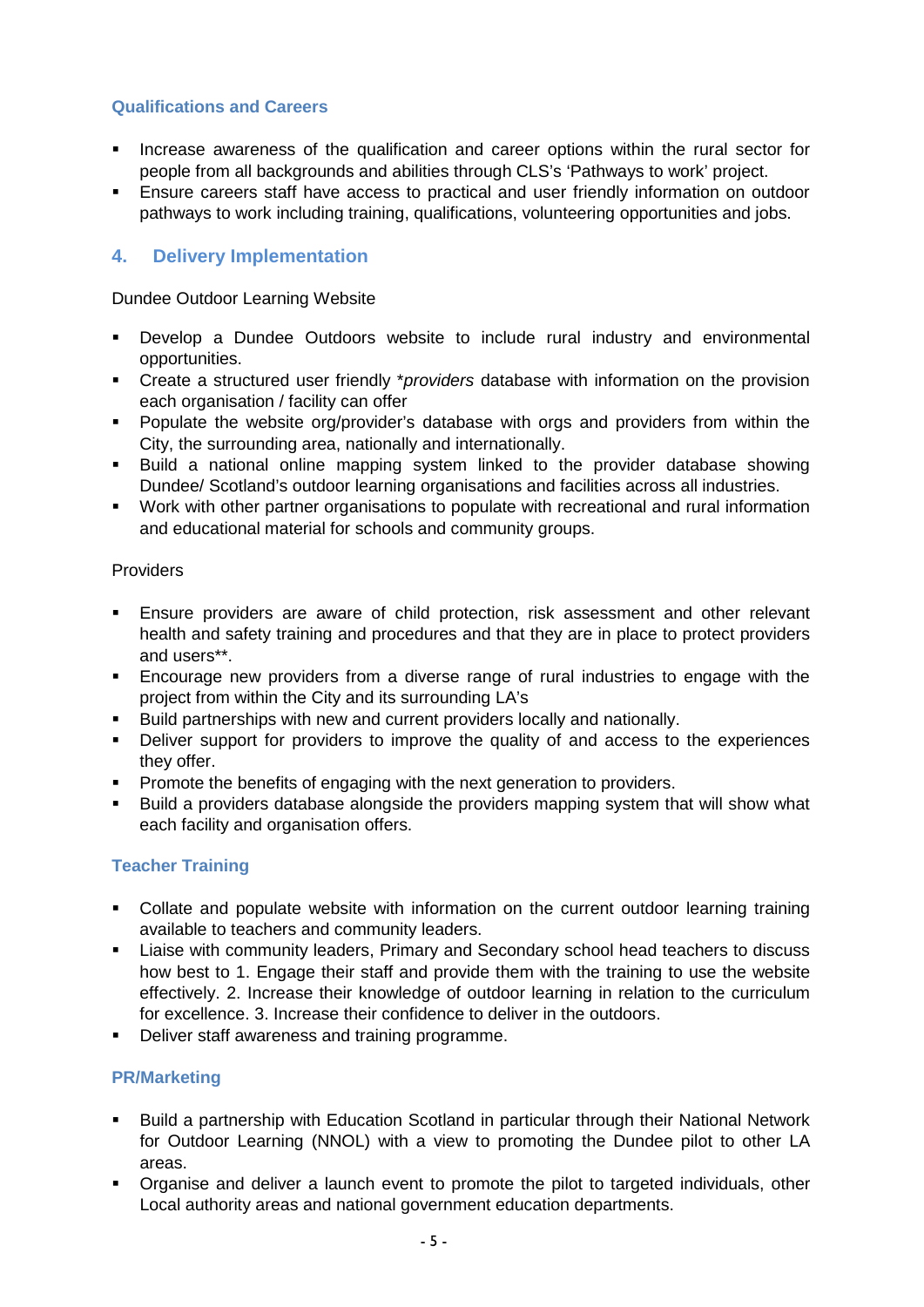Develop an ongoing internal PR programme within the City to ensure outdoor learning and its benefits and opportunities has a continued profile throughout the city and its target audiences.

### **Qualifications and Careers**

- Populate website with Career information online rural and outdoor job site links
- Populate website with qualification, training and volunteer opportunity information in relation to working in the outdoors
- **Promote rural training organisations on website**
- Liaise with Dundee City careers and Guidance staff to promote the information provided on website

### **5. Organisational Objectives**

### **Partnerships**

- Agree and Sign off Terms of Agreement with Dundee City Council for the project
- Develop strong partnerships with Dundee City Council, Leisure and Culture Dundee and other outdoor learning partners.
- Create regular quality communications with Education Scotland; third sector organisations and charities delivering outdoor and countryside education and local clubs and providers of rural learning facilities.

### **Funding**

 Continue to source both internal and external funding to support the development and sustainability of the project.

### **Marketing**

**•** Position the Dundee Outdoor learning Partnership (CLS/ Ancrum /DCC and selected management group members) as the group that delivers quality, high impact, targeted, co-ordinated educational service provision for the rural sector in particular through use of social media, linked web sites, local and national media, promotional materials and any other information dissemination mediums.

### **Governance**

 Develop best practice at all levels of the project, to ensure quality delivery, full evaluation and reporting, regular strategic planning reviews, compliance with DCC Child protection policy, involvement of stakeholders where possible and clear procedures and remits for management group members.

### **6. Organisational Implementation**

#### **Partnerships**

- Meet with the relevant Council officers to agree and sign off the delivery of the project.
- Arrange partnership meetings with the relevant local and national organisations to raise awareness of the project and create partnerships.
- Deliver the principles of the project to local clubs and facility providers.
- Create a management group consisting of reps form the relevant DCC departments